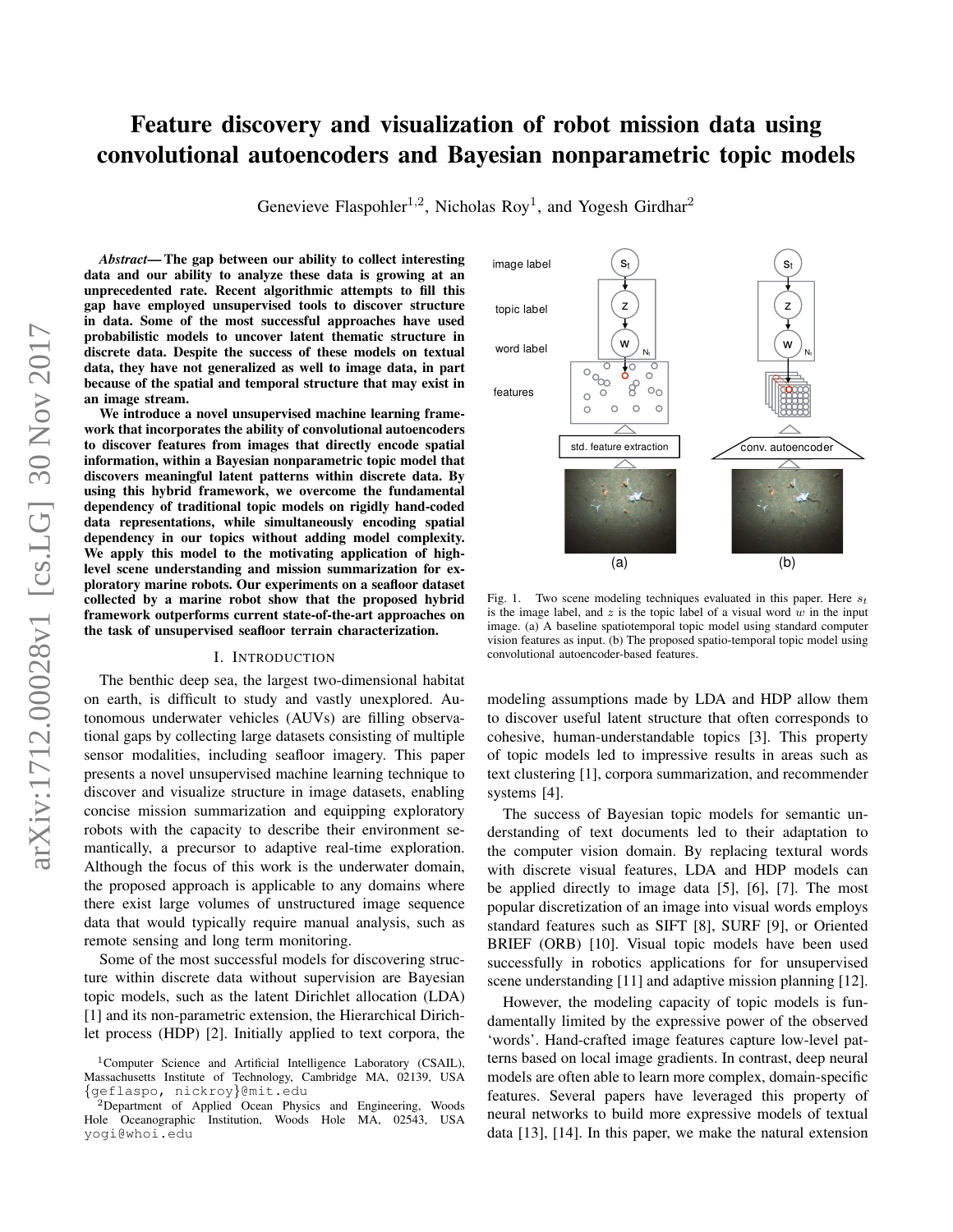to unsupervised feature discovery for image data.

Much like textual data, image data show strong spatial correlations. These correlations are ignored by the simplifying bag of words (BOW) assumption made in most Bayesian topic models. Ideally, data features could encode these spatial correlations directly. Convolutional autoencoders (CAE) [15] preserve spatial relationships in data and hence are a powerful method for discovering useful features for image data. However, these features have not yet been incorporated into a topic modeling framework, in part because of the challenges of designing a CAE network architecture that produces useful features within a topic modeling context.

This work presents a CAE architecture that discovers feature representations directly from an image dataset and applies those features within an HDP-based topic modeling framework to discover cohesive visual topics. We explore the performance of this hybrid HDP-CAE model on the motivating application of autonomy and mission summarization for exploratory marine robots. We evaluate how well the topics discovered by the hybrid HDP-CAE model correspond to biologically distinct seafloor terrains and compare the hybrid HDP-CAE model to an HDP model using standard image features. Finally, we quantify the performance of the hybrid model on the secondary task of identifying anomalous images within a dataset. The probabilistic anomaly detection enabled by Bayesian topic models can inform more effective mission planning for exploratory marine robots and is more broadly useful for data summarization and visualization.

All models are evaluated on a realistic dataset that an individual biologist or data scientist could collect and wish to analyze, consisting of less than 4,000 seafloor images collected in-situ by a marine robot. Even in this small-data domain, we demonstrate that state-of-the-art performance can be achieved by applying neural feature discovery and nonparametric topic modeling to the task of unsupervised seafloor terrain characterization.

## II. RELATED WORK

Recent efforts have leveraged the power of neural models to discover data features within the context of topic modeling. Many, however, continue to rely on predefined data features at some level; frameworks that overcome this dependence have difficulty incorporating custom features within a completely unsupervised Bayesian topic model.

For textual data, Mikolvo et al. [13] propose the reverse of the architecture we present here; an LDA model is used to produce a contextual feature vector that is input into a recurrent neural network for contextually-aware language modeling. While powerful, this model does not address the model's dependence on standard word features and employs a BOW assumption. In [14], the BOW assumption is relaxed. Instead, a convolution operation maps variable length text sequences into a low-dimensional latent space. Unlike the work presented here, simple distance-based clustering is applied to discover semantically similar documents in place of a Bayesian topic model.

For image data, Wan et al. [16] introduce a hybrid neural-Bayesian topic model based on a Deep Boltzmann Machine (DBM). As in this work, the feature representation discovered by the DBM is fed directly into an HDP topic model to discover visual topics. However, instead of discovering features directly from image data, SIFT features are extracted from the image and the neural network learns an image representation based on these features, thereby not reducing the dependence on human-designed features.

The work most similar to our own is presented in [17]. The Hierarchical-Deep model introduced uses an HDP to learn priors over the activations of a DBM. In this way, the model is able to learn generic features from image data that enable learning image classes from very few examples. Each image in the model is annotated with a lower level class and the HDP discovers a hierarchy over these low-level classes. While suitable for the goal of one-shot learning, this supervision limits the generality of the Hierarchical-Deep model to a purely unsupervised problem. The model is also not convolutional, limiting the utility of the learned features. Convolutional autoencoders are directly able to model spatial correlations in image data and therefore are more suited to discover useful image representations.

Additionally, none of the aforementioned works evaluate their models on the small or medium-sized datasets that are prevalent in unsupervised learning applications. Instead, they use large (4 million+) standard image datasets [17] or 2D toy, simulated images [16].

Other works have incorporated neural feature learning for robotics applications outside of a topic modeling context. Naseer et al. [18] use up-convolutional networks to discover latent feature representations for the task of segmenting images. Rao et. al [19] use an autoencoder to learn features for classification of marine images. However, both of these works require human annotation and thus are not applicable in an unsupervised setting.

## III. METHODS

<span id="page-1-0"></span>In the following sections, we provide a brief review of topic models and then discuss the two major components of the proposed hybrid HDP-CAE model: 1) a spatio-temporal HDP topic model and 2) a pipeline for discretizing an image into visual words using a convolutional autoencoder.

# *A. Bayesian topic models*

Topic models [1], [20] seek to uncover semantic structure in a corpus of discrete data, segmented into documents. Topic models propose that each observed word in a document is generated by a latent topic and each document in a corpus has its own probability distribution over topics. Using word co-occurrences and distribution sparsity constraints, the distribution over topics  $z_i$  for each word  $w_i$  can be inferred. Under this model, the probability of the *i*th word  $w_i$  can be written as:

$$
\mathbf{P}(w_i) = \sum_{k=1}^{K} \mathbf{P}(w_i | z_i = k) \mathbf{P}(z_i = k | d)
$$
 (1)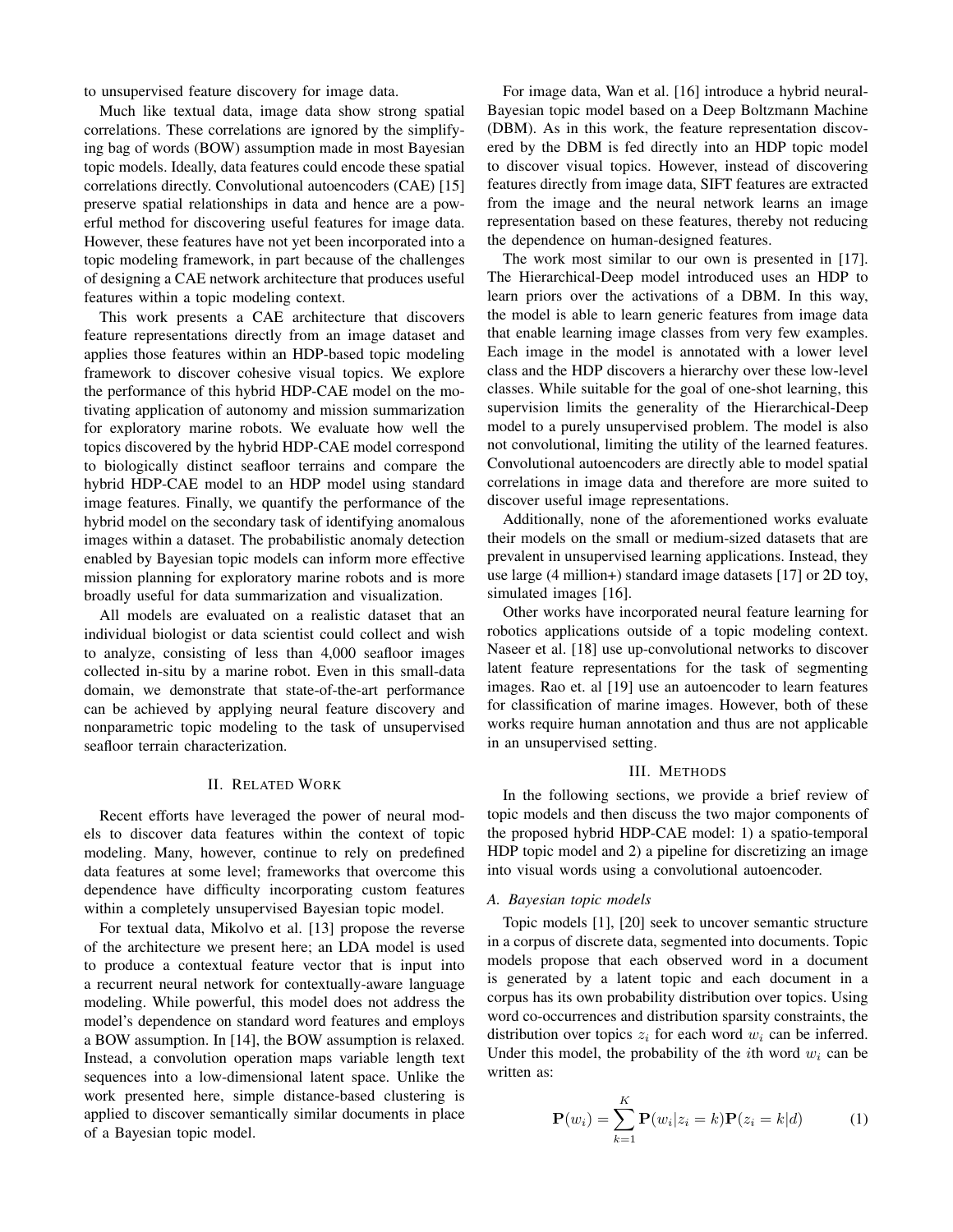

<span id="page-2-0"></span>Fig. 2. Network architecture for the convolutional autoencoder (CAE) used to extract low level visual features from the image datasets. Network specific parameters were set as: training epochs (400 epochs), output channels (ordered by encoding layer 3-3-3-5-5 channels), stride (2), and convolutional filter size (ordered by encoding layer 10-10-3-3 pixels),

where K is total number of topics,  $P(w_i|z = k)$  is the probability of word i under topic k, and  $P(z_i = k|d)$  is the probability of topic  $z_i$  in the current document d.

# <span id="page-2-2"></span>*B. Realtime spatio-temporal HDP model*

Traditional topic modeling frameworks treat each word in a document as exchangeable. We instead adapt the ROST HDP model presented in [12], which relaxes the BOW assumption and explicitly models the correlation between spatio-temporal neighborhoods in a continuous image stream. ROST uses a Dirichlet process to model the growth in number of topics with the size and complexity of the data. A biased Gibbs sampler [21] enables online computation of the posterior distribution over topics for observed visual words.

The ROST model factors the probability of observing the visual word  $w_i$  at location x and time t in terms of the topic label variables  $z_i$ .

$$
\mathbf{P}(w_i|x,t) = \sum_{k=1}^{K} \mathbf{P}(w_i|z_i = k)\mathbf{P}(z_i = k|x,t).
$$
 (2)

The distribution  $P(w|z = k)$  is invariant to the spatiotemporal location of the observation, while  $P(z = k|x, t)$ models the distribution of topic labels in the spatio-temporal neighborhood of location  $(x, t)$ . K is total number of topics that have at least at least one or more words assigned to them, plus one more to encode the possibility of creating a new topic for word  $w_i$ . ROST uses the Dirichlet distribution to model  $P(w|z)$ , allowing for control of the sparseness of the topic model, whereas  $P(z|x, t)$  is modeled using the Chinese Restaurant Process [22], removing the need to predetermine the total number of unique topics.

## <span id="page-2-1"></span>*C. Convolutional autoencoder architecture and training*

To extract a discrete list of words from an image, we exploit the ability of neural models to discover useful abstract representations of data without supervision. We train a CAE architecture following the encoder/decoder paradigm described in [15]. The input image is first transformed into a lower dimensional bottleneck layer using successive convolution operations and rectified linear unit (ReLU) activations and then expanded back to its original size using a deconvolution operation with tied weight matrices. We call the channels in the bottleneck layer the latent channel activations (LCA).

The squared error between the original image and the image reconstruction provides an unsupervised loss function which allows the weight matrices for each layer to be learned. The network is trained using stochastic gradient descent with L2 regularization on the weight matrices. Because our goal is to treat the nodes in the bottleneck layer as nonoverlapping features of the image, the neuron redundancy encouraged by dropout regularization is actually undesirable [23], so we do not include dropout. In this unsupervised setting, the entire dataset is used to train and test the model, so generalization is much less of a concern than in supervised learning problems. In this paper, all models are also trained without max-pooling/unpooling layers; dimensionality reduction is achieved using a stride greater than one and overlapping convolutional filter windows. During experimentation, we found that the inclusion of max-pooling and unpooling layers decreased the expressive power of the LCA, contrary to [15], so the final models were purely convolutional with ReLU nonlinearity.

The CAE network architecture used to produce the results in this paper is shown in Figure [2.](#page-2-0) The network consists of four encoding layers and four associated decoding layers. Each sequential encoding layer increases the number of output channels while decreasing the height and width of each individual channel, following a pyramid architecture. The architecture-specific parameters, such as number of training epochs (400 epochs), output channels (ordered by encoding layer 3-3-3-5-5 channels), stride (2), and convolutional filter size (ordered by encoding layer 10-10-3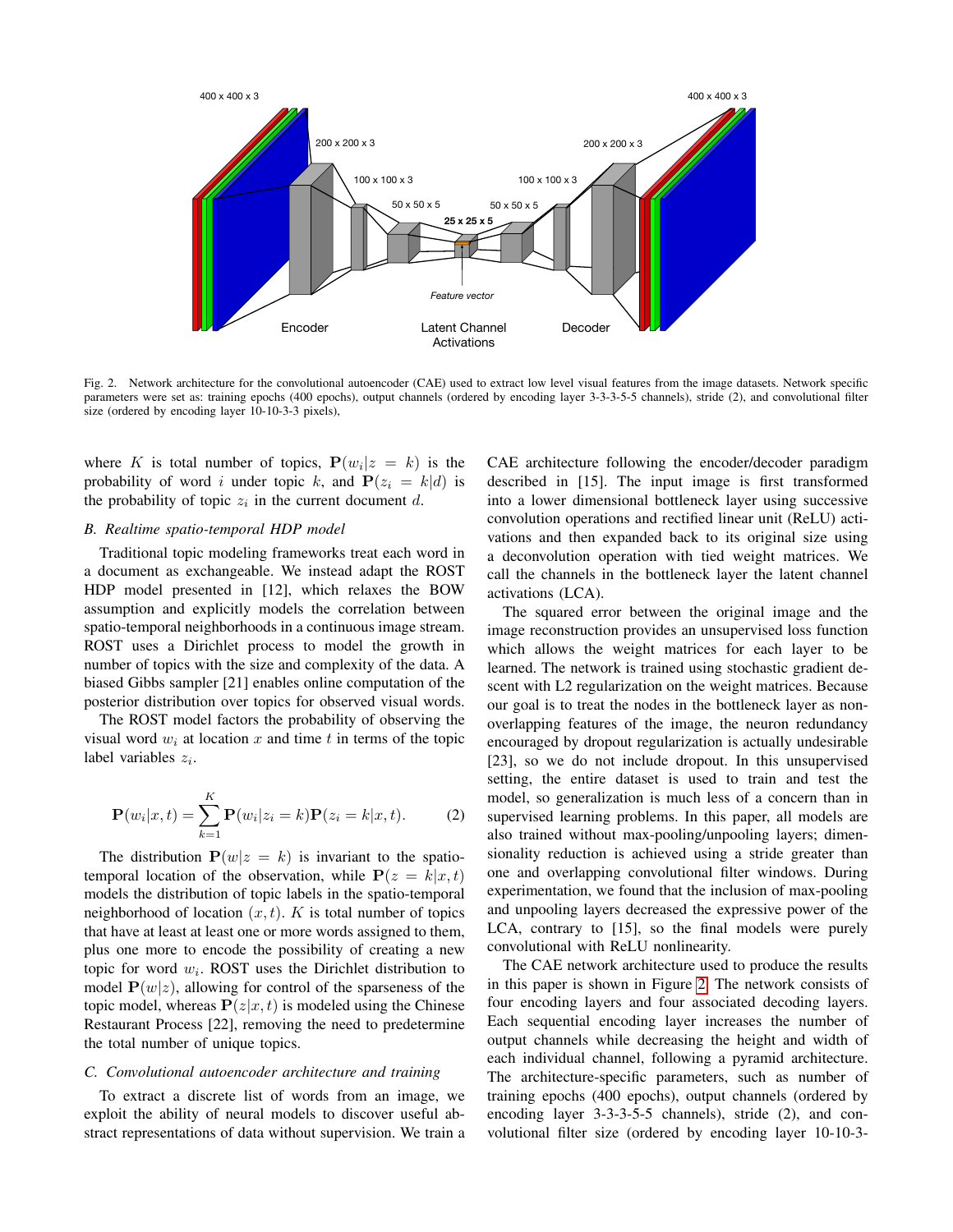3 pixels), were determined empirically. After training, we remove the decoding layers of the network and use the LCA to generate low dimensional image features. The Tensorflow [24] implementation is available online<sup>[1](#page-3-0)</sup>.

#### *D. Generating a visual vocabulary for topic models*

HDPs require discrete data drawn from a vocabulary  $V$ . To produce a vocabulary for CAE features, the CAE is trained on several example ocean mission datasets and the LCA for each image are extracted as described in Section [III-](#page-2-1)[C.](#page-2-1) This  $25 \times 25 \times 5$  tensor is segmented into 625 feature vectors of length 5 by taking slices across LCA channels, as shown in Figure [2.](#page-2-0) These features are then clustered using the k-means algorithm into  $|V|$  clusters, where  $|V|$ is the desired vocabulary size. The centroid of each cluster represents a visual vocabulary word. Because the LCA are low dimensional  $(5 \times 1)$  pixels using the architecture in Figure [2\)](#page-2-0), as compared to 128-dimensional SIFT/SURF features, this clustering is relatively efficient.

Given a new image, visual features are extracted and mapped to the visual word  $v_i \in V$  corresponding to the nearest neighbor in the space of cluster centroids.

### *E. CAE feature visualization*

The LCA discovered by our CAE model correspond to a low-dimensional, abstract representation of the image. In later sections we will apply these features within a topic modeling framework and attempt to visualize the properties of the latent channels constructed in this manner.

To quantify the strength of a latent channel's response to a particular input image, we consider the magnitude of each latent channel at a particular pixel location  $p_{ij}$  in the LCA. For each of the  $5 \times 5$  pixels, we assign the pixel  $p_{ij}$  to the channel with the maximum activation at location  $(i, j)$ . The magnitude of a latent channel M is equal to number of pixels for which it had the maximal value. This approch produces a clearer segmentation between channels than directly plotting channel magnitudes. Different channels have different baseline activations. To compare between channels, we normalize each channel's activation between their minimum value and maximum value before plotting.

# IV. EXPERIMENTS

We evaluate our hybrid HDP-CAE model against a ROST HDP baseline using SURF [9] and ORB [10] features. The two models are visualized in Figure [1.](#page-0-0) We apply each model to image streams from two marine robot missions [25] and present experimental results.

Mission I contains 1,117 images sampled every four seconds from a downwards facing camera mounted to the bottom of the robot. During Mission I, the robot passes over several seafloor terrains, including images of the water column, a rocky seafloor, and a porous sandy seafloor. This mission tests the model's ability to discover visually distinct terrain types.

Mission II consists of 2,296 images sampled in a similar manner. Mission II contains mostly images of a sandy seafloor, interrupted several times by large, biologically interesting phenomena, such as crab congregations, seafloor carnage, and geothermal vents. In addition to terrain discovery, this mission also tests the model's ability to accurately identify anomalous images within a mission dataset.

To evaluate how well the image topic labels discovered by the unsupervised HDP-CAE model correspond to visually meaningful seafloor terrains, we hand-labeled each image in both missions with one of thirteen possible terrain labels, including: 'water column', 'sparse boulders', 'smooth sand', 'biological congregation', etc. These labels are used exclusively for model evaluation.

We apply the HDP-ROST model described in Section [III-B](#page-2-2) to the two mission datasets, using standard image features and CAE-derived LCA features for the standard HDP model and the hybrid HDP-CAE model respectively. New images are incorporated into the model in a streaming fashion; visual words are extracted from a new image and added to the model at regular intervals (200 ms). The ROST hyperparameters for Mission I and Mission II respectively were set to maximize mutual information between discovered topics and hand annotated labels:  $\alpha = 0.1, 0.1; \beta =$  $25, 50; \gamma = 10^{-7}, 10^{-7}$ . After Gibbs sampling, we have an approximation of the posterior over topics  $z_i$  for an observed visual world  $w_i$ ,  $P(z_i|w_i = v)$ . The predicted topic label for each visual word is assigned as the *maximum a posteriori* (MAP) topic label given by the posterior, and the predicted scene label  $s_t$  for each image is calculated as the majority consensus of the visual words in the image.

Taking the MAP is a standard way of reducing a probabilistic distribution over a latent variable to a single point estimate. However, by using only the MAP topic label for each image, we are not allowing for important visual constructs to be represented by a mixture of topics. This approximation may be suitable for our experimental domain. The majority of images in our marine datasets consist of a homogeneous visual terrain, and an ideal topic model would discover topics rich enough to have nearly a one-to-one correspondence with semantically distinct visual constructs. Having to build a heuristic on top of a topic model to extract meaningful topics from mixtures of the discovered topics adds an unnecessary layer of complication to the model.

#### V. RESULTS

To quantify the accuracy of the topic labels discovered by each of our models, we use normalized mutual information between the annotated topic distribution and the computed topic distribution. Mutual information captures the reduction in entropy of a random variable X after observing random variable Y (Eq. [3\)](#page-4-0). A normalized mutual information score of one indicates that X and Y are completely dependent (i.e. the discovered topics are completely correlated with the true labels), whereas a mutual information score of zero indicates independence (i.e. the discovered topics are unrelated to the true labels).

<span id="page-3-0"></span><sup>1</sup> <http://warp.whoi.edu/code/>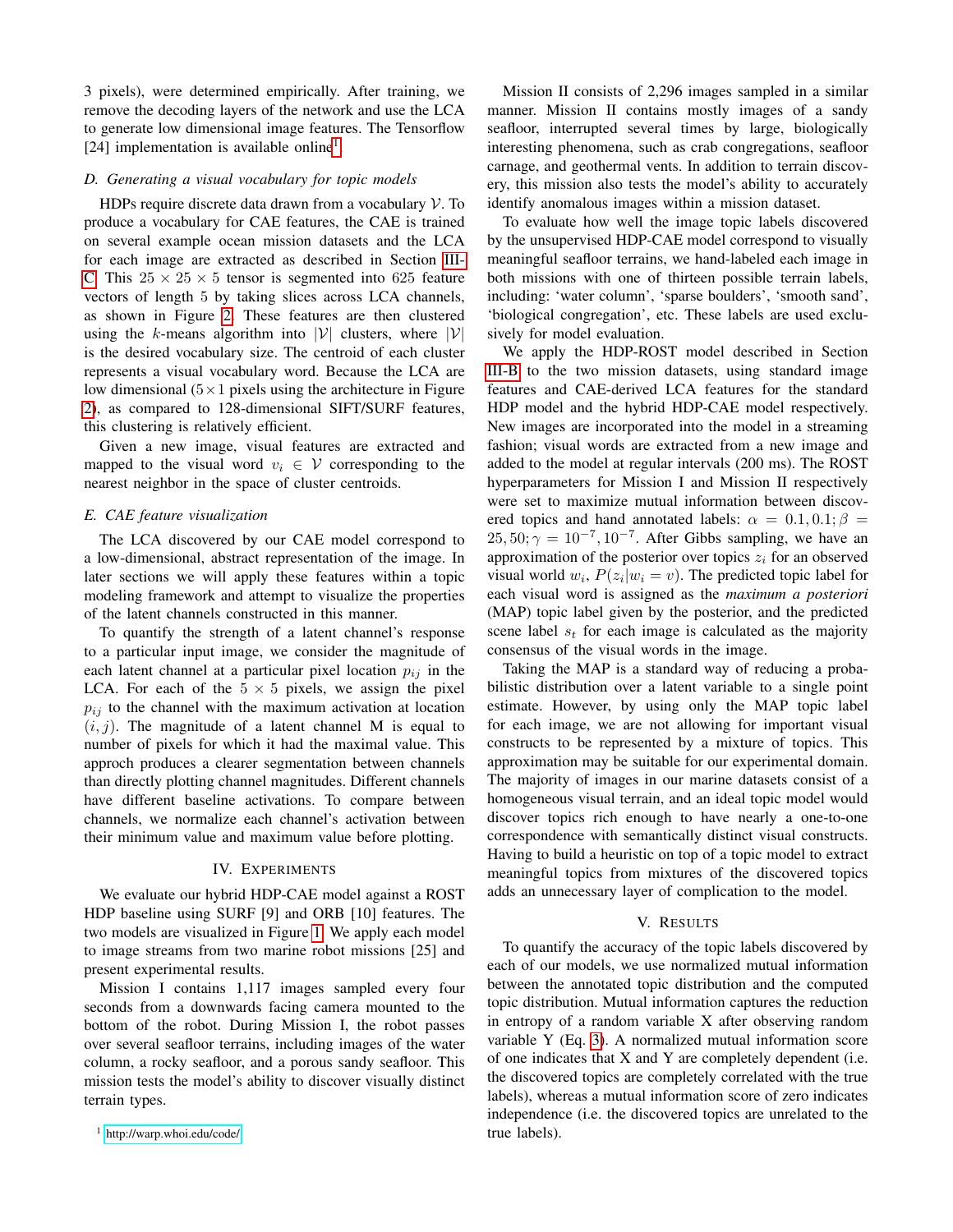

<span id="page-4-3"></span>Fig. 3. Results for unsupervised topic models versus hand-annotated terrain labels (b) for the Mission I dataset. Example images from the dataset are shown in (a). To generate plots (c,d), visual words are extracted from an image at time t and assigned a topic label  $z_i$  as described in the text. The proportion of words in the image at time t assigned to each topic label is shown on the y-axis, where different topics are represented by colors. Colors are unrelated across plots. The hybrid HDP-CAE model (c), using more abstract features, is able to define topics that correspond more directly to useful visual phenomena than the HDP model using standard image features (d). The learned feature representation is visualized as described in the text in (e).

$$
I(X,Y) = H(X) - H(X|Y)
$$
  
= 
$$
\sum_{x,y} P(x,y) \log \frac{P(x,y)}{P(x)P(y)}
$$
 (3)

<span id="page-4-0"></span>Interactive visualizations of the experimental results pre-sented here are available online<sup>[2](#page-4-1)</sup>.

# *A. Mission I - Seafloor terrain discovery*

Mission I tests the model's ability to uncover topics corresponding to meaningful visual terrains. Table [I](#page-4-2) shows that the topics discovered by the hybrid HDP-CAE model are highly predictive of the ground-truth seafloor terrains. The raw topic distribution (before MAP reduction) for the two models is plotted in Figure [3](#page-4-3) along with example images from the major terrain types. To generate the plots in Figure [3,](#page-4-3) visual words are extracted from an image at time  $t$  and assigned a topic label  $z_i$  as described in Section [III.](#page-1-0) The proportion of words in the image at time  $t$  assigned to each topic label is shown on the y-axis, where different topics are represented by colors. Colors are unrelated across plots.

Although the hybrid HDP-CAE model differs from the human annotated terrains by, for example, not modeling the transient topic at (3), the major terrain transitions are captured faithfully. The rocky seafloor terrain that dominates at (4) and then partially appears again at (6) is assigned to the same topic. The moment that the robot first observes the seafloor through the water column in (3) is captured as a mixture of the 'water column' topic (indigo) and the 'rocky seafloor' topic (green).

TABLE I MUTUAL INFORMATION BETWEEN DISCOVERED TOPICS AND ANNOTATIONS

<span id="page-4-2"></span>

|            | Model                 | I(X, Y) |
|------------|-----------------------|---------|
| Mission I  | Standard HDP          | 0.185   |
|            | <b>Hybrid HDP-CAE</b> | 0.535   |
| Mission II | <b>Standard HDP</b>   | 0.123   |
|            | <b>Hybrid HDP-CAE</b> | 0.441   |

Despite its low mutual information scores, the standard HDP models does capture some of these transitions as changes in the topic distributions. However, it is not clear how to distill this information into meaningful topics. Be-

<span id="page-4-1"></span><sup>2</sup> <http://warp.whoi.edu/iros2017/>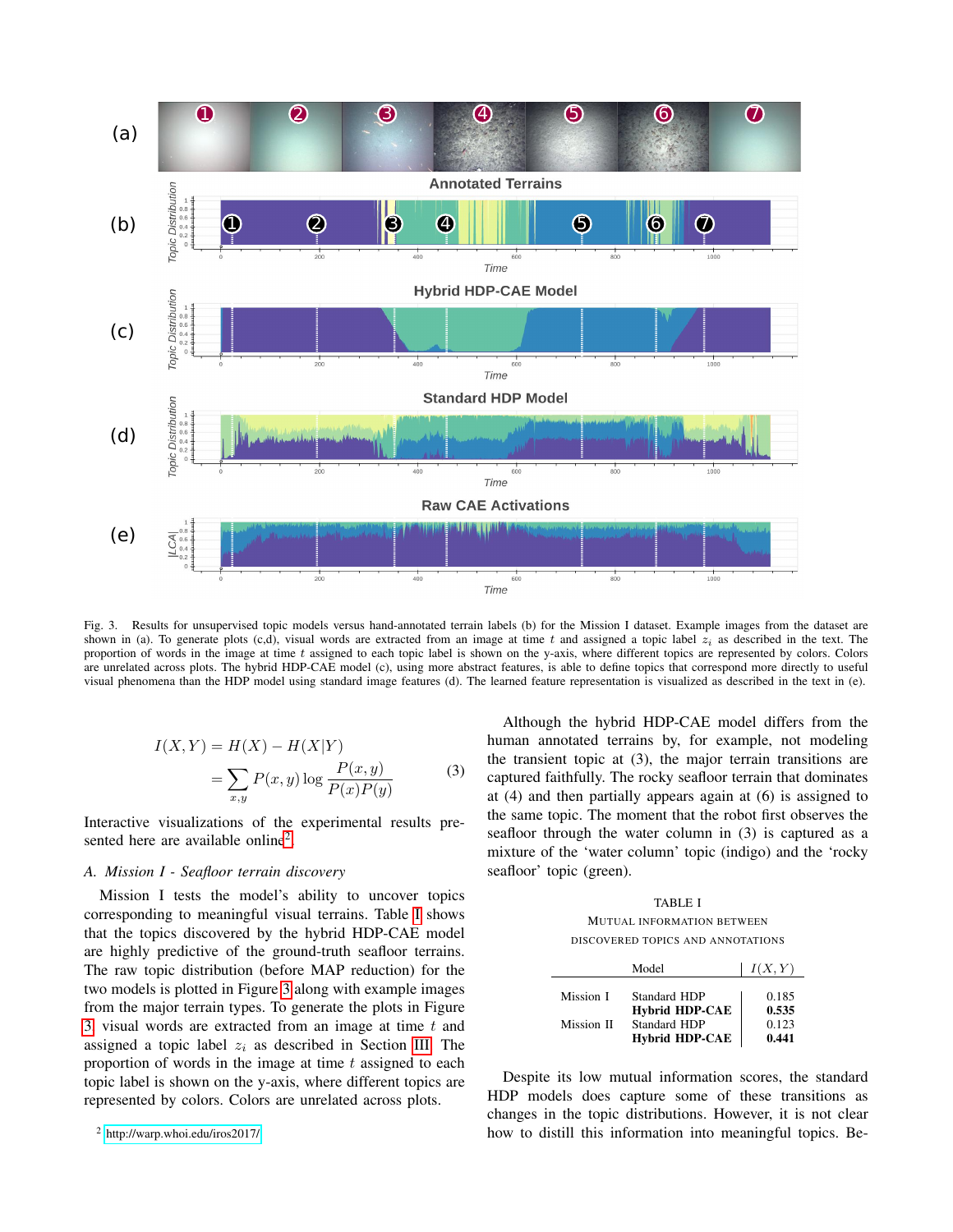

<span id="page-5-0"></span>Fig. 4. Results for two unsupervised topic models versus annotated labels in (b) for the Mission II dataset. Example images from the dataset are shown in (a). The hybrid HDP-CAE model (c) again outperforms the HDP model using standard image features (d). However, the hybrid model fails recognize some of the more transient topics, such as the crustacean swarm at (7). The learned feature representation is visualized as described in the text in (e).

cause the hybrid HDP-CAE model uses much fewer, more abstract features, it is able to define topics that correspond more directly to useful visual phenomena. The discovered feature space is also visualized in Figure [3.](#page-4-3)

## *B. Mission II - Biological anomaly detection*

Characterizing seafloor terrains is a vital task for an exploratory marine robot. Another complementary skill is the ability to identify images that are anomalous under the robot's current model of the world and flag these as interesting, one of the behaviors demonstrated by the standard HDP model presented in [12]. The Mission II dataset was designed to test both of these abilities.

By comparing mutual information between terrain labels, the hybrid HDP-CAE model again outperforms the baseline model. Figure [4](#page-5-0) shows the raw topic distribution for the two models, along with example images from the major terrain types. Mission II is a more visually homogeneous dataset, consisting almost entirely of sandy seafloor images. The hybrid HDP-CAE model discovers segmentations within the sandy seafloor topic that the human annotators do not, but otherwise captures major terrain transitions. However, the hybrid HDP-CAE model does not capture some of the more transient topics, such as the crustaceans at (7).

To quantify this result further, we introduce the notion of perplexity. Because HDP is a probabilistic model, it is straightforward to quantify the average word perplexity (Eq. [4\)](#page-5-1) of a new image  $X_t$  under the model.

<span id="page-5-1"></span>
$$
Perplexity(X_t) = \exp\left(-\frac{\sum_{w \in W_t} \log p(w|X_t)}{|W_t|}\right) \tag{4}
$$

where the set  $W_t$  consists of the visual words in  $X_t$ . High perplexity indicates that the image is not well modeled by the topic model, whereas low perplexity indicates an image that is well explained by the topic model. Figure [5](#page-6-0) compares the perplexity response of each model when presented with biologically interesting images; the hybrid model does not have an obvious increase in perplexity when presented with the images of seafloor carnage (2), crab congregations (3), or submerged tree (4).

To compute how well each model's perplexity score corresponds to some interesting visual phenomena, we annotated each image in the dataset as either high, medium, or low 'interest' and computed the mutual information between the annotated and computed perplexity. Although perplexity scores do not necessarily correspond well with human intuition about semantic coherency [3], perplexity has been used successfully for anomaly detection in previous work [12]. The CAE is not a probabilistic model, so there is no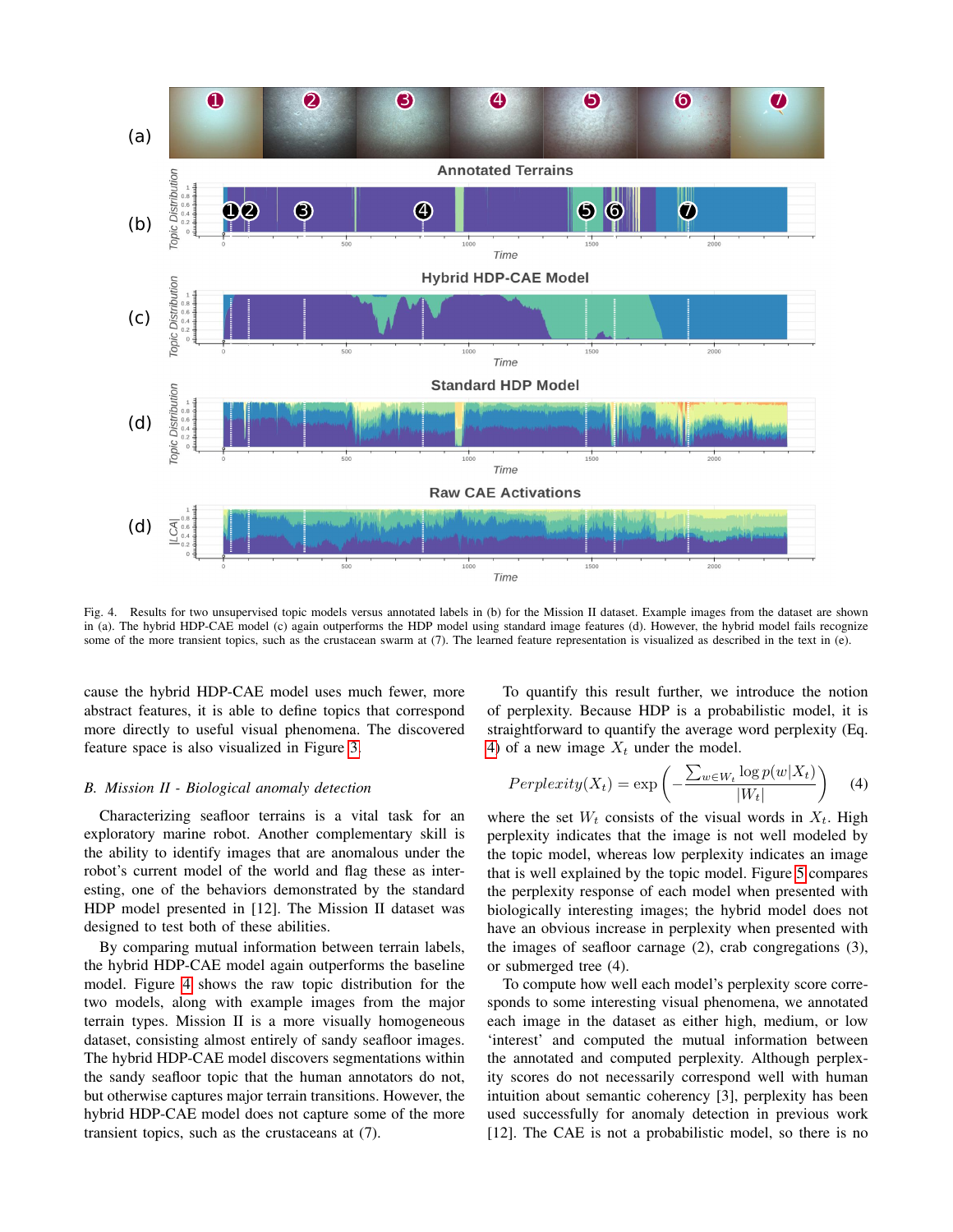

<span id="page-6-0"></span>Fig. 5. Correlation of perplexity score of the models (c,d,e) with annotated biological anomalies (b) for the Mission II dataset. Example images of biological anomalies are shown in (a). Each image in the dataset was labeled with high, medium, or low perplexity (b). Although all three models do have differential responses in areas of high perplexity, the HDP model using standard features (d) outperforms the hybrid HDP-CAE model (c) and raw reconstruction error from the CAE (e).

well-defined operation to compute perplexity. We instead use squared image reconstruction error as a proxy for perplexity. The mean  $\mu$  and standard deviation  $\sigma^2$  of each model's perplexity distribution are used to bin the perplexity into low  $(0 \le x \le \mu + \sigma^2)$ , medium $(\mu + \sigma^2 \le x \le \mu + 2\sigma^2)$ , and high  $(x > \mu + 2\sigma^2)$  perplexity. The results of this analysis are shown in Table [II.](#page-6-1) Although all three models do have differential responses in areas of high annotated perplexity, the standard HDP model's perplexity has higher mutual information with annotated perplexity. We will address this discrepancy in the Discussion.

TABLE II MUTUAL INFORMATION BETWEEN PERPLEXITY AND ANNOTATIONS

<span id="page-6-1"></span>

|            | Model                                            | I(X, Y)                 |
|------------|--------------------------------------------------|-------------------------|
| Mission II | <b>Standard HDP</b><br>Hybrid HDP-CAE<br>Raw CAE | 0.153<br>0.006<br>0.033 |

# VI. DISCUSSION

The proposed hybrid HDP-CAE model significantly outperforms alternative models on the task of seafloor terrain discovery. The hybrid model, however, did not perform as well on the secondary task of anomaly detection, as quantified by image perplexity. Our hypothesis is that this limitation stems from the inherently imbalanced nature of anomalies within a dataset. In our anomaly detection experiments, the CAE was trained on over 2000 images of sandy seafloor and only 80 images of crab congregations. Many other anomalous events, such as the seafloor carnage in Figure [5\(](#page-6-0)a) appear for even shorter spans. Neural models have been shown to struggle when presented with imbalanced training data [26]. There may not be enough images of anomalous biological events for the CAE to learn a meaningful feature representation. Although the CAE image reconstruction error, plotted in Figure [5\(](#page-6-0)d), does capture the inability of the features to represent the anomalous images, our current hybrid HDP-CAE model does not incorporate this uncertainty within the topic modeling stage. An interesting extension of this work would be to use image reconstruction error directly as a metric of feature quality. Alternatively, there are methods within the machine learning community for dealing with imbalanced datasets that could improve CAE training.

For the specific biological anomalies tested here, such as the crab congregations or seafloor carnage, it may be difficult to outperform standard image features, which are designed to